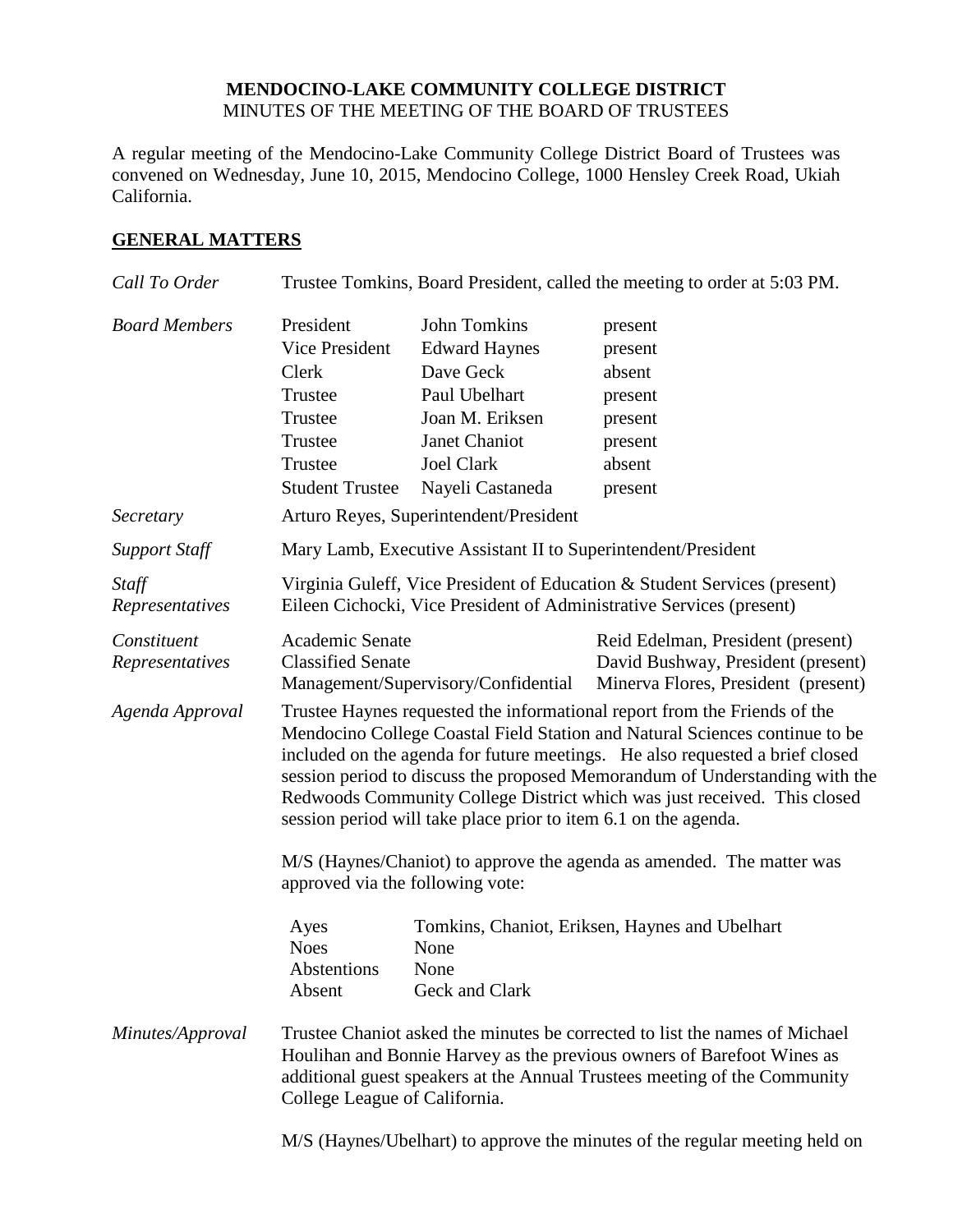May 13, 2015 as amended. The minutes were approved with the following vote:

M/S (Chaniot/Eriksen) to adopt resolution 06-15-01 recognizing the members

| Ayes        | Tomkins, Haynes, Chaniot, Ubelhart and Eriksen |
|-------------|------------------------------------------------|
| <b>Noes</b> | None                                           |
| Abstentions | None                                           |
| Absent      | Geck and Clark                                 |

# **ACTION ITEM**

*Recognition of* 

| Citizen's Bond<br>Oversight                                                      |                          | of the Citizen's Bond Oversight Committee for their contribution to the college.<br>The action was approved with the following vote:                                                                                                                                                                                                                                                                                                     |
|----------------------------------------------------------------------------------|--------------------------|------------------------------------------------------------------------------------------------------------------------------------------------------------------------------------------------------------------------------------------------------------------------------------------------------------------------------------------------------------------------------------------------------------------------------------------|
| Committee<br>$Members-$<br>Resolution 06-15-                                     | Ayes                     | Tomkins, Haynes, Chaniot, Ubelhart, Eriksen and Clark (the<br>vote from Clark was completed electronically as he was not<br>present at the meeting)                                                                                                                                                                                                                                                                                      |
| 01                                                                               | <b>Noes</b>              | None                                                                                                                                                                                                                                                                                                                                                                                                                                     |
|                                                                                  | Abstentions              | None                                                                                                                                                                                                                                                                                                                                                                                                                                     |
|                                                                                  | Absent                   | Geck                                                                                                                                                                                                                                                                                                                                                                                                                                     |
|                                                                                  |                          | <b>TIME CERTAIN ITEM: 5:05 PM</b>                                                                                                                                                                                                                                                                                                                                                                                                        |
| Recognition of the<br>Citizen's Bond<br>Oversight<br>Committee<br><b>Members</b> |                          | Resolution 06-15-01 was read aloud by Board President Tomkins. CBOC<br>members Diane Clatty, Tami Bartolomei, Wade Koeninger and Gary Smith<br>were present and recognized for their service. The members were presented<br>with a copy of the proclamation as well as special recognition certificates<br>signed by Assemblyman Jim Wood and Senator Mike McGuire.                                                                      |
|                                                                                  | with the following vote: | M/S (Ubelhart/Eriksen) to recess for fifteen minutes to allow the members of<br>the Board the opportunity to personally thank the members of the Citizen's<br>Bond Oversight Committee for their contributions. The action was approved                                                                                                                                                                                                  |
|                                                                                  | Ayes                     | Tomkins, Haynes, Chaniot, Ubelhart and Eriksen                                                                                                                                                                                                                                                                                                                                                                                           |
|                                                                                  | <b>Noes</b>              | None                                                                                                                                                                                                                                                                                                                                                                                                                                     |
|                                                                                  | Abstentions<br>Absent    | None<br>Geck and Clark                                                                                                                                                                                                                                                                                                                                                                                                                   |
|                                                                                  | at 5:37 PM.              | Board President Tomkins ended the recess by calling the meeting back to order                                                                                                                                                                                                                                                                                                                                                            |
| <b>Public Comments</b>                                                           |                          | Wade Koeninger addressed the members of the Board regarding the Citizen's<br>Bond Oversight Committee and expressed his thanks for the recognition and<br>celebration. On behalf of the Governing Counsel of the Mendocino College<br>Coastal Field Station and Natural Sciences, he also expressed his appreciation<br>to the many people who have contributed to the new effort to expand the goals<br>and reach of Mendocino College. |
|                                                                                  |                          | Steve Cardimona also addressed the Board members on behalf of the<br>Mendocino College Coastal Field Station and Natural Sciences where he                                                                                                                                                                                                                                                                                               |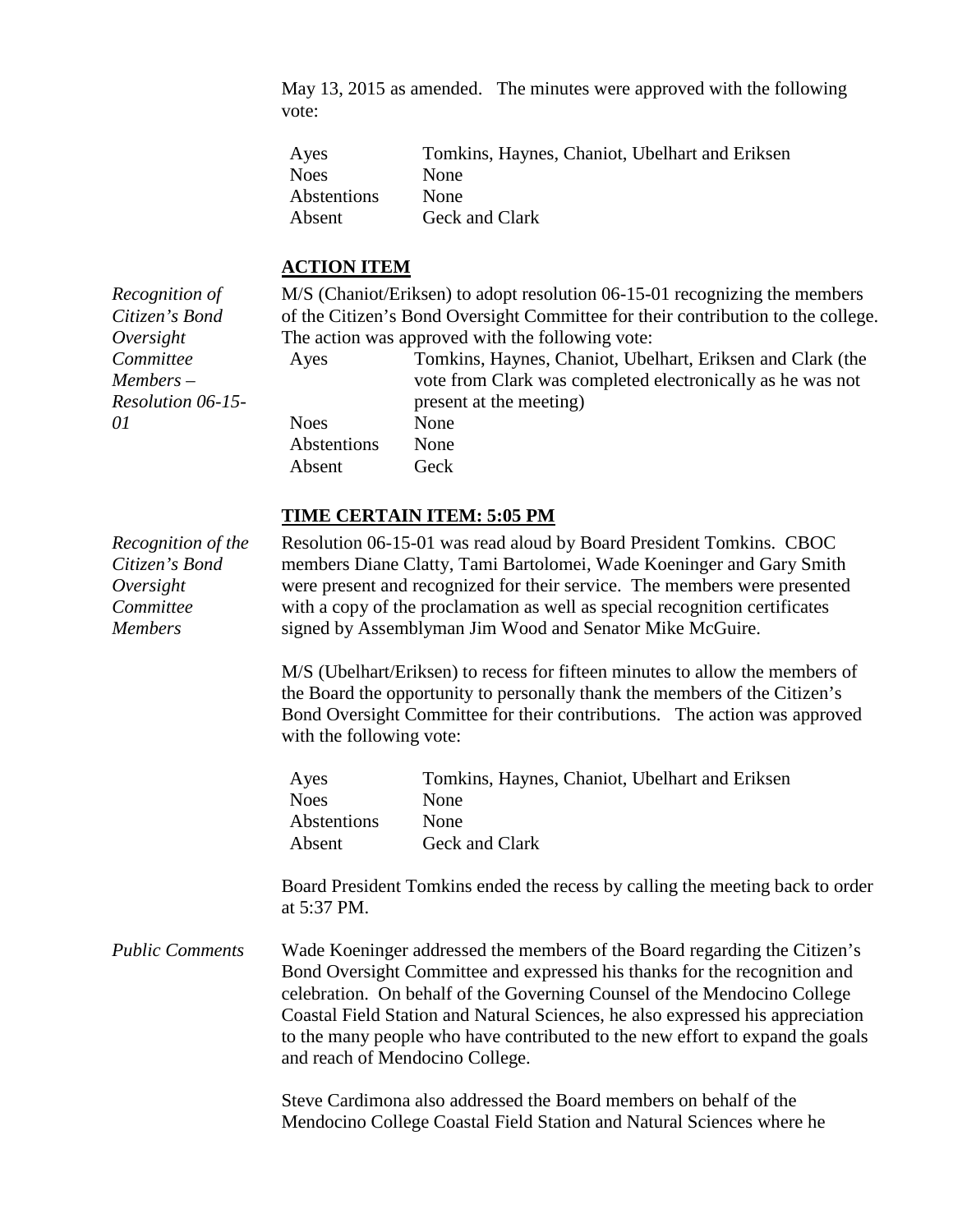informed them of the awarding of a \$24,300 planning grant from the National Sciences Foundation. He extended an invitation to those present to attend a public open house which will take place at the site in conjunction with the Discover the Coast at Point Arena event on Saturday, August  $1<sup>st</sup>$ .

*Oath of Office* The Oath of Office was administered to the newly elected Student Trustee Nayeli Castaneda by Board President Tomkins. The Board looks to the student trustee as a voice for the many students on campus.

# **PRESIDENT'S REPORT**

A written report was submitted by Superintendent/President Reyes. The following was offered in addition:

- Recapped the recognitions presented to Trustee Eriksen during our commencement ceremony.
- Gave an update on the status of the easement with the Bureau of Land Management where he informed the board we are waiting for a response from the BLM solicitor.
- A conference call discussion took place today with representatives from the Center for Urban Education regarding the actual plan and our expectations for our in-service activity. The members of the Board will be hearing more about this in the near future.
- Classified recognition event was very well attended and much appreciated by the classified staff in attendance. Many thanks to Trustee Geck for making the trip from Lake County to join us.

# **CONSENT AGENDA**

M/S (Haynes/Ubelhart) RESOLVED, That the Mendocino-Lake Community College District Board of Trustees does hereby approve the Consent Agenda as presented with the following vote:

Ayes Tomkins, Haynes, Chaniot, Ubelhart and Eriksen Noes None Abstentions None Absent Geck and Clark

Items with an asterisk \* were approved by one motion as the Consent Agenda.

|                       | <b>Personnel</b>                                                                                                                                                            |
|-----------------------|-----------------------------------------------------------------------------------------------------------------------------------------------------------------------------|
| $Employment -$        | *RESOLVED, That the Mendocino-Lake Community College District Board of                                                                                                      |
| Short-Term            | Trustees does hereby ratify the employment of the short-term employees as                                                                                                   |
| <i>Employees</i>      | submitted and presented at the meeting.                                                                                                                                     |
| $Employment -$        | *RESOLVED, That the Mendocino-Lake Community College District Board of                                                                                                      |
| <b>Summer Session</b> | Trustees does hereby approve the employment of the 2015 summer session                                                                                                      |
| 2015 Faculty          | faculty as submitted and presented at the meeting.                                                                                                                          |
| <i>Volunteers</i>     | *RESOLVED, That the Mendocino-Lake Community College District Board of<br>Trustees does hereby approve the list of Volunteers as submitted and presented<br>at the meeting. |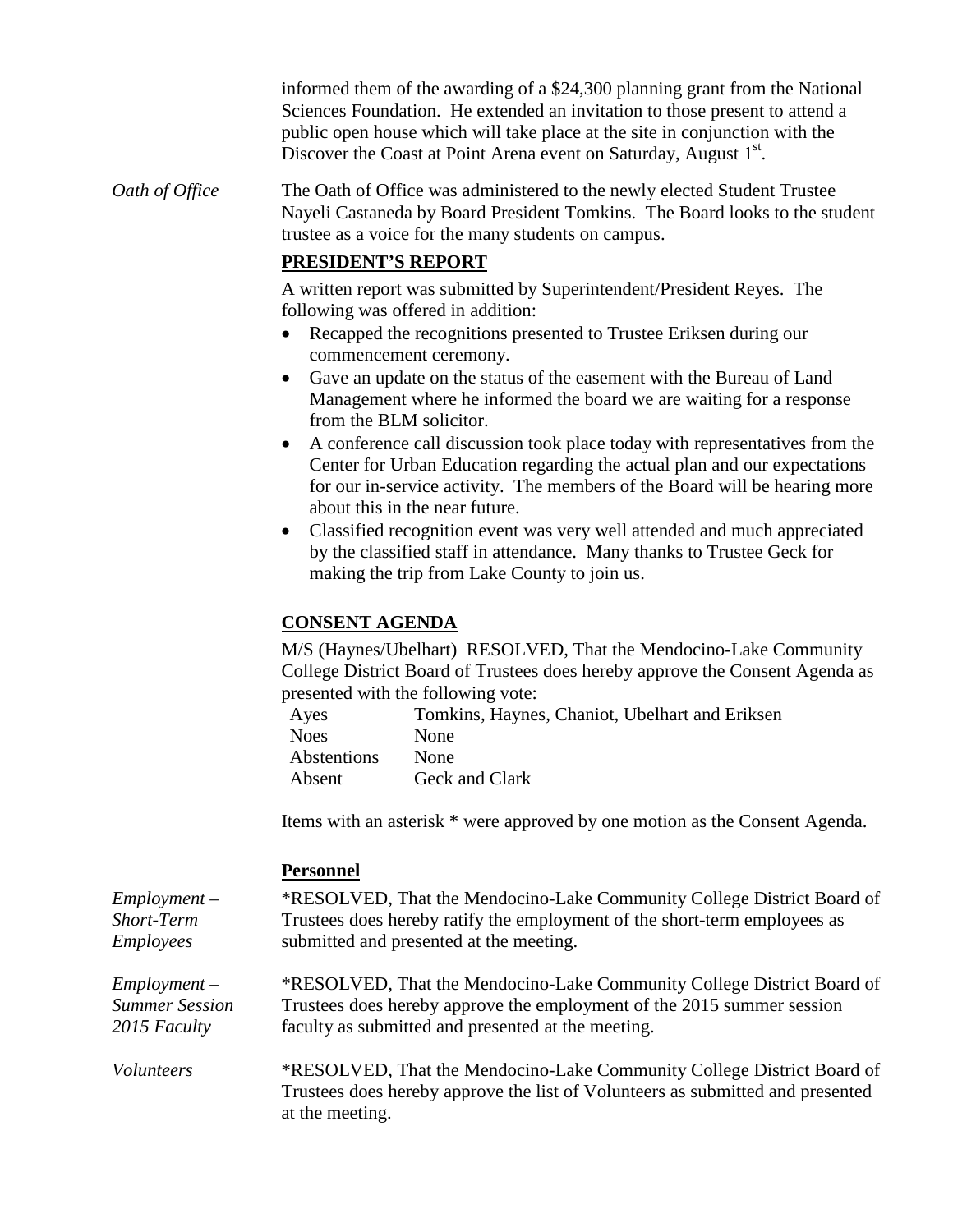*Employment – Tenure-Track Faculty* \*RESOLVED, That the Mendocino-Lake Community College District Board of Trustees does hereby approve the employment of Casey Bylund effective August 20, 2015 as presented at the meeting. **Other Items** *Fiscal Report as of April 30, 2015* \*RESOLVED, That the Mendocino-Lake Community College District Board of Trustees does hereby accept the fiscal report as submitted. *District Order of Priorities for Five-Year Capital Outlay Plan, 2016-2020* \*RESOLVED, That the Mendocino-Lake Community College District Board of Trustees does hereby adopt the 2016-2020 Capital Outlay plan as presented. *Sale and/or Disposal of Surplus Property* \*RESOLVED, That the Mendocino-Lake Community College District Board of Trustees does hereby authorize the sale and/or disposal of surplus property as presented. **CLOSED SESSION**  The Board adjourned to Closed Session at 6:05 PM. Board President Tomkins announced that item 7.1 - Memorandum of Understanding with the Redwoods Community College District will be discussed in closed session. The Board returned to open session at 6:25 PM with Board President Tomkins reporting no action taken on the item discussed in closed session. **ACTION ITEMS** *2015-16 Tentative Budgets* The 2015-16 tentative budgets were presented by Vice President Cichocki for review and adoption. Discussion ensued which included the possibility of increasing the reserve percentage. After review of the documents, the Board took the following action: M/S (Chaniot/Ubelhart) to adopt the 2015-16 tentative budgets as presented. The motion was approved with the following vote: Ayes Tomkins, Haynes, Chaniot, Ubelhart and Eriksen Noes None Abstentions None Absent Geck and Clark *Measure W Bond Program Final Audits* The Measure W Bond Program Final Audits were presented by Vice President Cichocki for review and acceptance. After review of the documents, the Board took the following action: M/S (Haynes/Ubelhart) to accept the Measure W Bond Program Final Audits as presented. The motion was approved with the following vote: Ayes Tomkins, Haynes, Chaniot, Ubelhart and Eriksen Noes None Abstentions None Absent Geck and Clark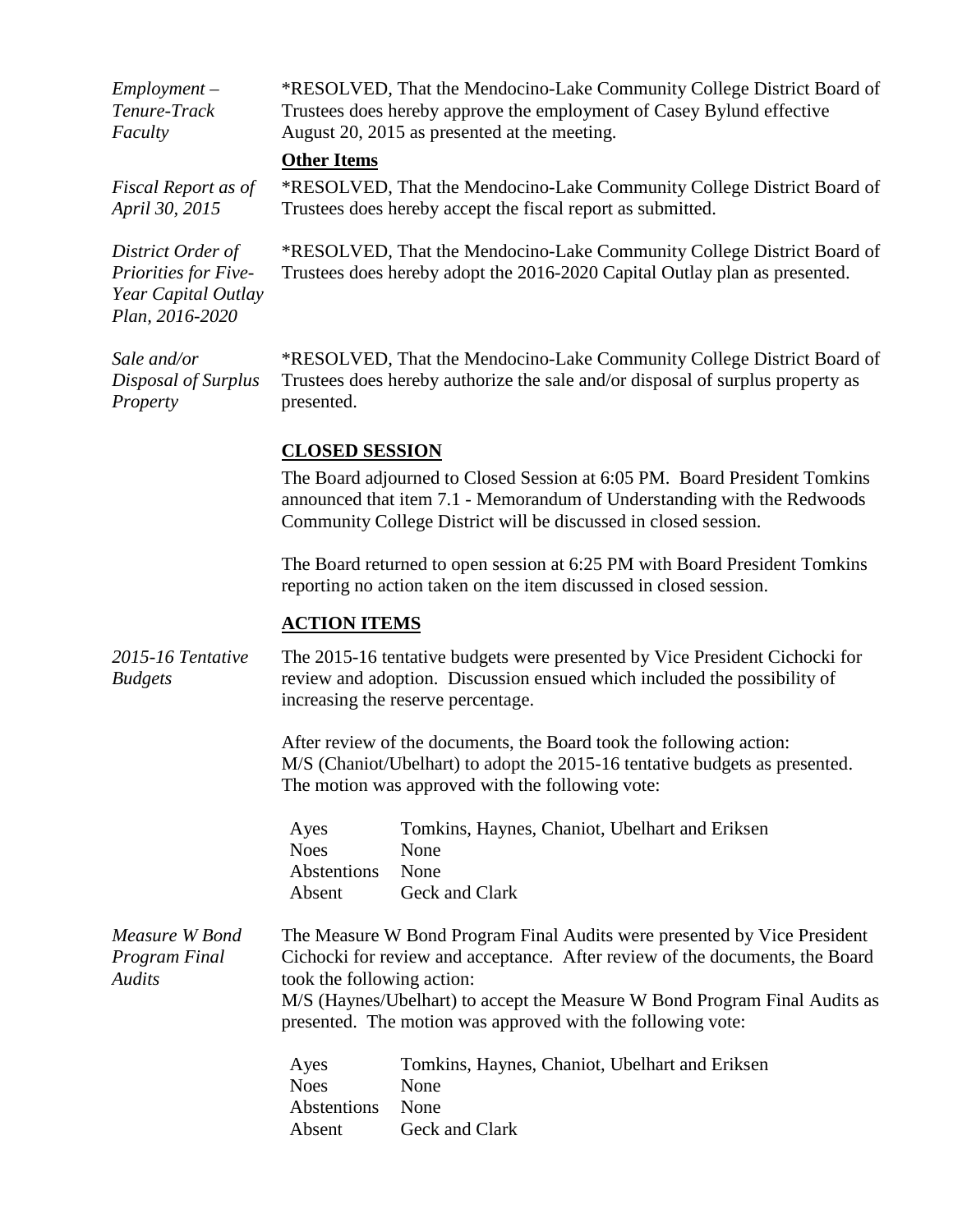*Board Policy Revisions – Second Reading*

After discussion, it was determined there were no changes to be made to Board Policy 2110, 2430, and 4100. The following action was then taken:

M/S (Ubelhart/Haynes) to adopt the revisions to Board Policy #2110, #2430 and #4100 as presented.

| Ayes        | Tomkins, Haynes, Chaniot, Ubelhart and Eriksen |
|-------------|------------------------------------------------|
| <b>Noes</b> | None                                           |
| Abstentions | <b>None</b>                                    |
| Absent      | Geck and Clark                                 |

### **INFORMATIONAL/ACTION ITEM**

*Memorandum of Understanding with Redwoods Community College District*

After discussion, the Board took the following action: M/S (Haynes/Ubelhart) that the district approve the Memorandum of Understanding with the Redwoods Community College District to provide educational and student services to the coast communities from August 15, 2015 through June 30, 2017 effective upon the signature by the Superintendent/Presidents of the two districts, provided all pending Mendocino-Lake Community College District requests are agreed to by the College of the Redwoods administration.

| Ayes        | Tomkins, Haynes, Chaniot, Ubelhart and Eriksen |
|-------------|------------------------------------------------|
| <b>Noes</b> | <b>None</b>                                    |
| Abstentions | <b>None</b>                                    |
| Absent      | Geck and Clark                                 |

# **BIG PICTURE**

An informational presentation by the Director of Institutional Effectiveness, Research and Grants, Minerva Flores recapped the student achievement standards and scorecard.

The information presented was based on the established 2008/2009 cohort and measures progress and completion at each community college across the state. The information presented reflected how the Mendocino College students rated using our own benchmarks and as compared to other students across the state.

# **INFORMATIONAL REPORTS**

A written report was submitted by Virginia Guleff, Vice President of Education and Student Services.

- Vice President Guleff thanked the members of the Board for their support regarding the dual enrollment initiative.
- Learning communities for student populations that are experiencing disproportionate impact are being developed through the Student Equity initiative.
- Summer enrollment has been doing very well. Summer courses begin on Monday.

*Administrative Services Report* A written report was submitted by Eileen Cichocki, Vice President of Administrative Services. The following was offered in addition:

*Achievement Standards and Scorecard*

*Student* 

*Education and Student Services Report*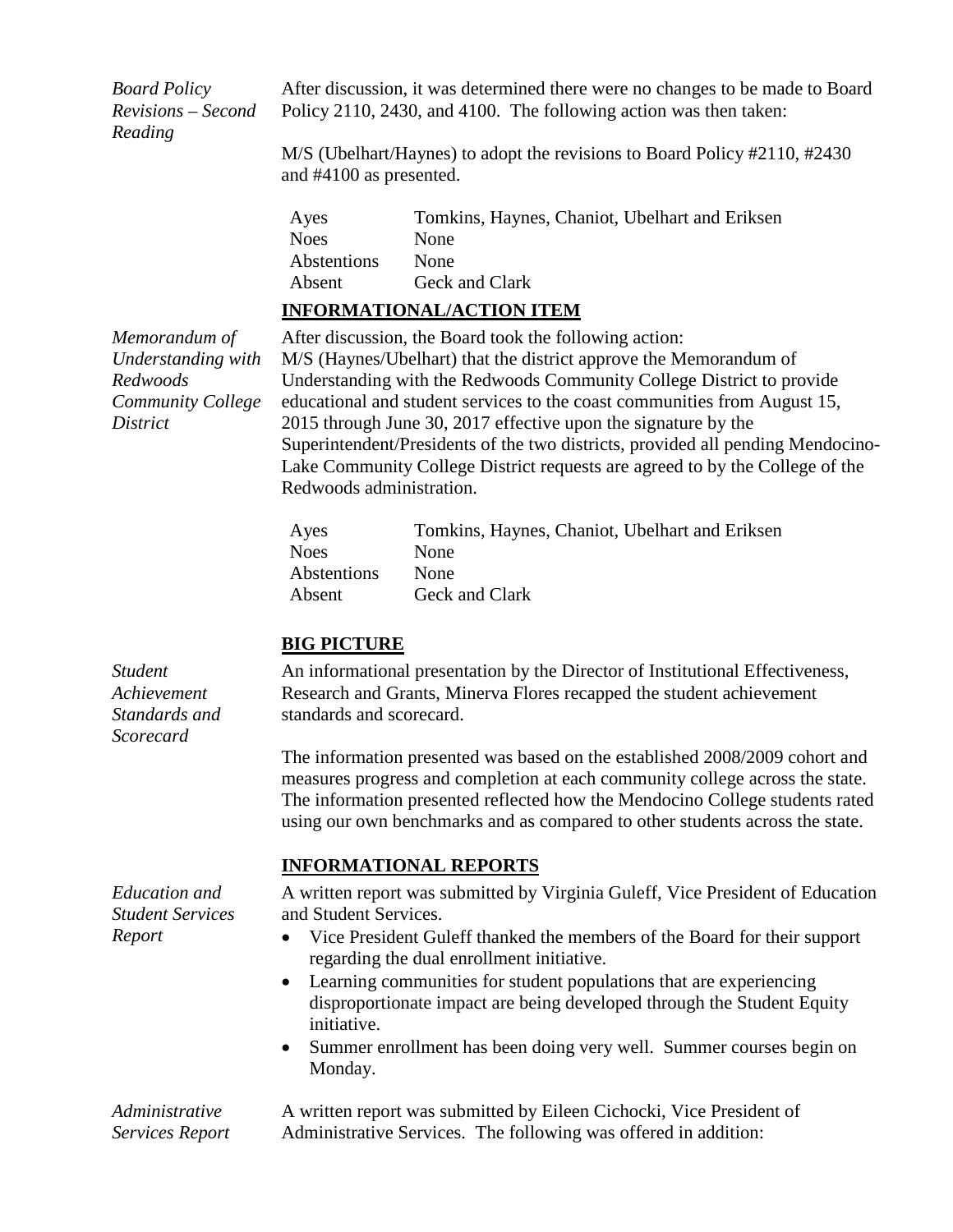• Vice President Cichocki stated she had nothing further to add.

*Constituents Group Reports*

*Board Policy Additions and Revisions – First* 

*Reading*

#### *Academic Senate:*

A written report was submitted by the Academic Senate President Reid Edelman. The following was offered in addition:

• Academic Senate President Edelman stated he had nothing to add.

#### *Classified Senate:*

An oral report was presented by Classified Senate President Bushway.

- Classified Senate President Bushway recognized Lois O'Rourke, Jana Rauch, Patti Gulyas, Anna Daugherty, Susan Orozco and K.J. Todd for their idea, coordination and work to set up a table and distribute ice cream to students during the final week of instruction.
- On behalf of the classified staff, he expressed his thanks for the classified appreciation breakfast which he stated was much appreciated.

#### *Management/Supervisory/Confidential:*

Management/Supervisory/Confidential President Minerva Flores informed the Board she had nothing to add.

### *ASMC:*

An oral report was presented by Student Trustee Castaneda.

- Assignment of new members to fill the appointed positions will take place at the meeting on July 13, 2015.
- The final paperwork is still in progress for the food pantry.

*Health Benefits Report* The Health Benefits report was presented and includes information for the first eleven months of the year. Vice President Cichocki stated we are aware of several large claims which are anticipating will be submitted during the month of June.

> The revisions to the Board policies are presented as information for review. Voting on these revisions will take place at the July 2015 meeting.

Discussion regarding Board Policy 3900 – Speech: Time, Place & Manner ensued. Trustee Haynes will forward information he would like distributed to the members of the Board regarding this policy.

Discussion regarding Board Policy 6800 followed with Trustee Eriksen asking about including e-cigs in the bullet about prohibition of the use of tobacco in all public buildings.

The Superintendent/President's Office will follow up with the Community College League of California and our legal representatives regarding both of these policies and will have that information available at the next meeting.

# **TRUSTEE COMMUNICATION**

| <i>Trustee Reports</i> | <b>Oral report by Trustee Chaniot:</b>                                     |  |
|------------------------|----------------------------------------------------------------------------|--|
|                        | Larry Galizio PhD. will begin his new position as the President and CEO of |  |
|                        | the Community College League of California at the end of July.             |  |